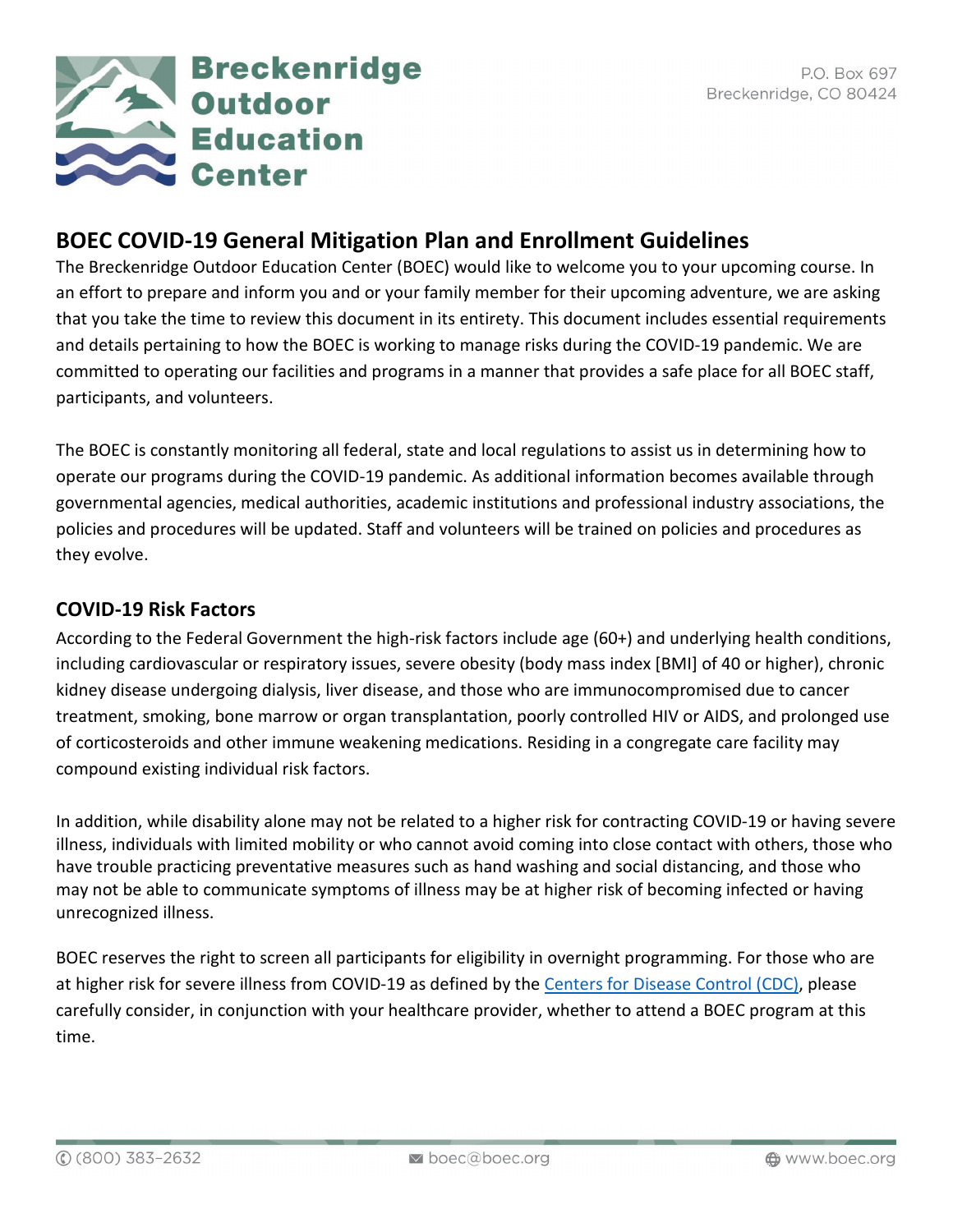

# **Expectations**

**As of May 1st, 2022, BOEC will strenuously encourage all participants to be fully vaccinated for COVID-19 in order to participate in any BOEC program**. **BOEC staff and volunteers are required to be fully vaccinated. Covid-19 Vaccination general information:** 

- Fully Vaccinated Against Covid-19:
	- o An individual is fully vaccinated against Covid-19 two weeks after they have received the second dose in a two-dose series of a Covid-19 vaccine (Pfizer BioNTech or Moderna) or two weeks after they have received a single-dose Covid-19 vaccine (Johnson & Johnson).
	- o Only vaccines currently authorized in the U.S. for emergency use, licensed or approved by FDA will be accepted by BOEC.
- Proof of Vaccination, if you have it, should be submitted to the BOEC *before* participation in multi-day programming.
- Please email a copy of your vaccination card to [claire@boec.org](mailto:claire@boec.org) or download a copy of your card to your personal profile on the BOEC database.
- Acceptable Proof of Vaccination includes CDC Covid-19 Vaccination Record Card or acceptable, clear photo of card.

### **Exemption from Vaccine Requirement:**

- BOEC will deal with any exemption requests on a case by case basis.
	- o BOEC will refer to the Colorado State's website on reasonable accommodation for medical exemptions.
	- $\circ$  Participant must submit a letter from your primary physician confirming you are not able to be vaccinated due to a medical consideration. Must include the physician's contact information.

Leading up to your BOEC program it is critical that you exercise extra caution to reduce your risk of exposure to anyone who could be infected with COVID-19 and that you monitor you and your family for any symptoms. If you are sick, or someone you have close contact with is sick, be conservative in your approach. Think of the greater community. If we are traveling into a wilderness setting, evacuation may take multiple days or may not even be an option.

*\*Do not travel to the BOEC if you have COVID-19 symptoms (cough, shortness of breath or difficulty breathing,fever, chills,muscle pain,sore throat, ornewloss oftaste orsmell),have inthepast 14daysbeen in close contact with someone suspected or confirmed as having COVID-19, or if you are confirmed or suspected as having COVID-19 in the past 14days.*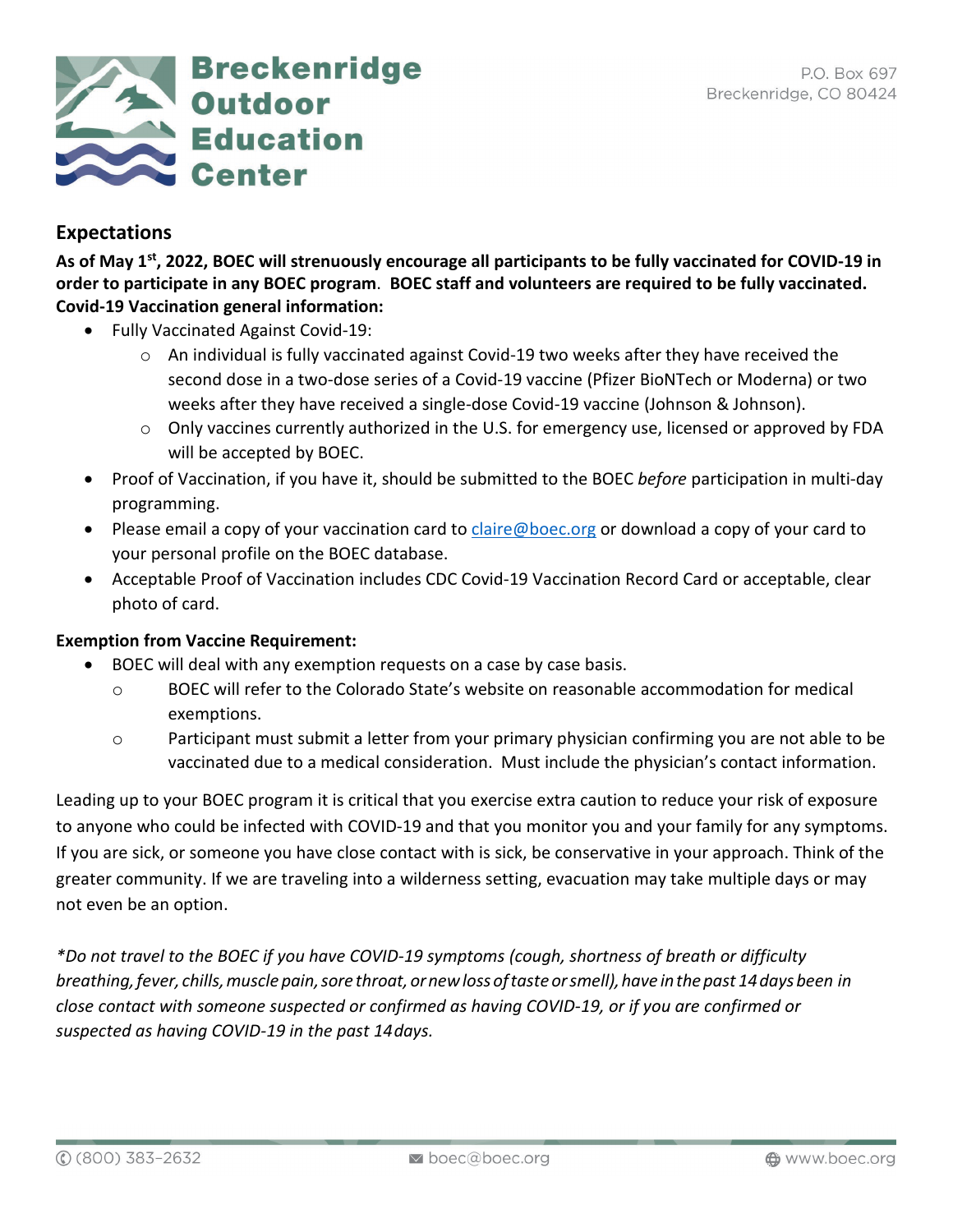

# **Additionally, we expect the following:**

- Anyone attending our programs must be able to properly wear an appropriate facial covering when asked to do so. We may ask for mask use in some areas depending on the prevalence of COVID-19.
- Any student or approved assistant must pass a symptom and exposure screening atthe entrance of any BOEC program facility.
- Inform us of any COVID-19 symptoms you experience before, during, or after your program or if you have tested positive for COVID-19 within 14 days prior to your program or within 5 days after the final day of your BOEC program.

#### **Before Your Program**

Take steps to limit your exposure to COVID-19 for 14 days prior to your program:

- Physical distancing.
- Frequent hand washing.
- Monitoring for COVID-19 symptoms.

#### **While Traveling to BOEC**

- Wash your hands often.
- Avoid touching your eyes, nose, and mouth.
- Keep social distance from others.
- Wear a mask when in public.
- Carry and use sanitizing wipes to clean surfaces you come in contact with.
- Cover coughs and sneezes.
- Avoid dine-in restaurants.

#### **During your program you can expect**

- All students will be required to pass the COVID-19 symptom screening process before being able to join your program.
- Daily Health Screenings.
- Face Coverings to be required whenever applicable.
- Practice physical distancing of at least 6 feet whenever possible.
- Smaller group sizes and cohorts for activities.
- Personal gear will be assigned for the whole trip, clearly marked and distinguishable from others (PFD, helmet, dry bags, tent, sleep, sleeping pad, etc.).